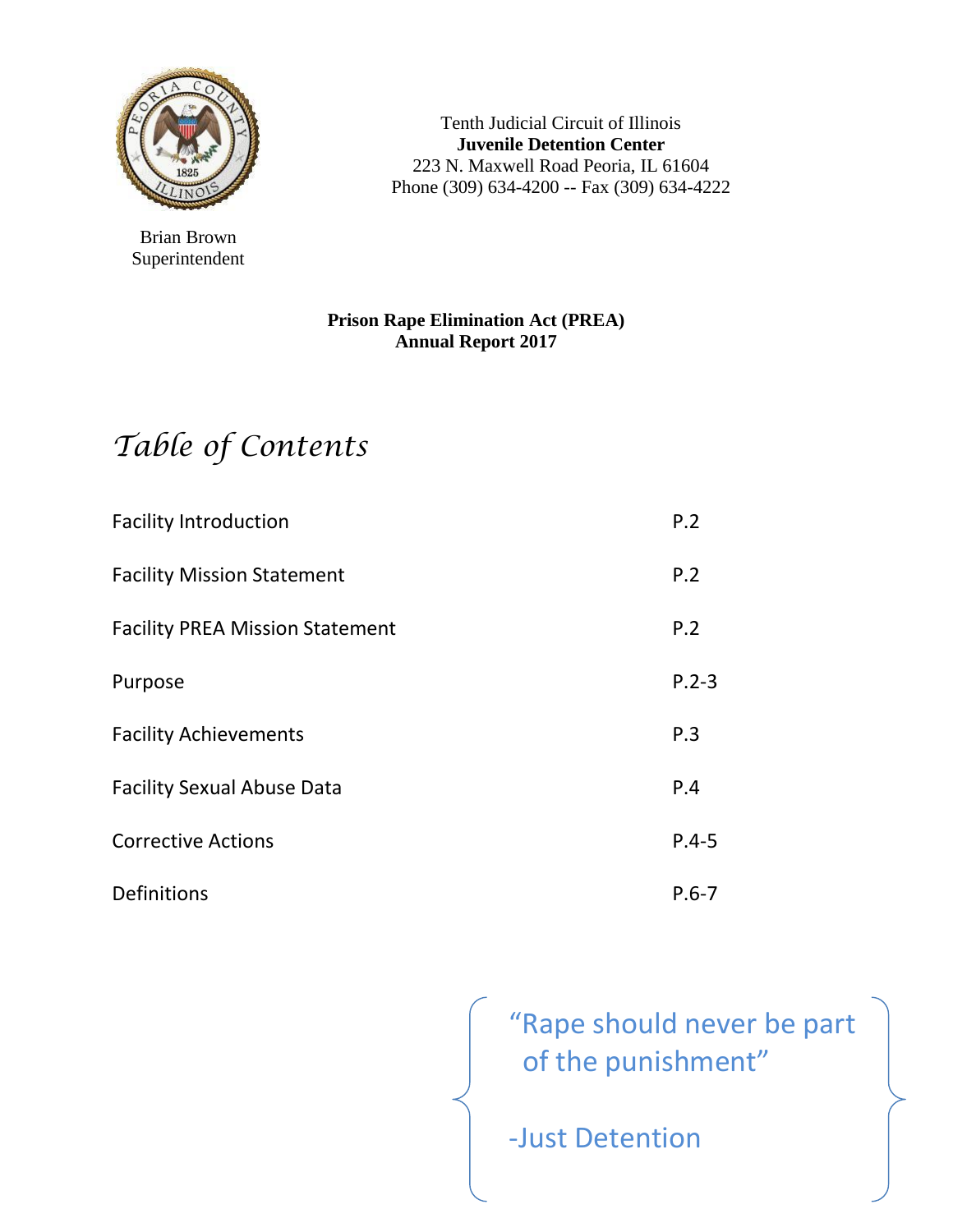### *Facility*

The Peoria County Juvenile Detention Center was dedicated and opened in 1999, and sets the standard for detaining juveniles in a secure, rehabilitating environment. The Peoria County Juvenile Detention Center is a 36,000 square foot single story brick building with a total of 63 individual sleeping rooms and 10 individual security rooms. The facility is composed of three 21-bed living units, education, medical, mental, physical recreation, intake, and administration areas. The facility provides secure detention services for both male and female juveniles (ages 10-21) who have been accused of serious crimes, or who have been sentenced to the facility for a period to not exceed 30 days.

This modern faculty emphasizes access to education, physical and mental health care, recreation and religious services bringing all the components necessary to serve the many needs of the juvenile population. Focus is placed on intensive and ongoing staff training to better serve the residents of the facility. Policies reflect statutory regulations as well as the expectation and standards of the Illinois Department of Juvenile Justice, National Commission on Correctional Health Care, Federal Prison Rape Elimination Act and the American Correctional Association.

### *Facility Mission*

The mission of The Peoria County Juvenile Detention center is to further justice by providing a safe, caring environment that guides youth in our care towards productive lives and enhances community safety and wellbeing.

### *Facility PREA Mission*

To achieve compliance with the Prison Rape Elimination Act (PREA) by developing guidelines and policies for preventing, detecting, responding, monitoring and eradicating all sexual abuse and harassment within the Peoria County Juvenile Detention Center.

PREA Audit was conducted June 13-16, 2016 by Wayne R. Liddel, M.S., Department of Justice Certified Auditor for Juvenile Facilities. PREA Final Audit Report was completed on January 7, 2017.

### *Purpose*

The Prison Rape Elimination Act (PREA) is a federal law that prohibits sexual misconduct within correctional settings, including juvenile detention centers. PREA promotes best practice for prevention, detection and response to sexual misconduct within the facility.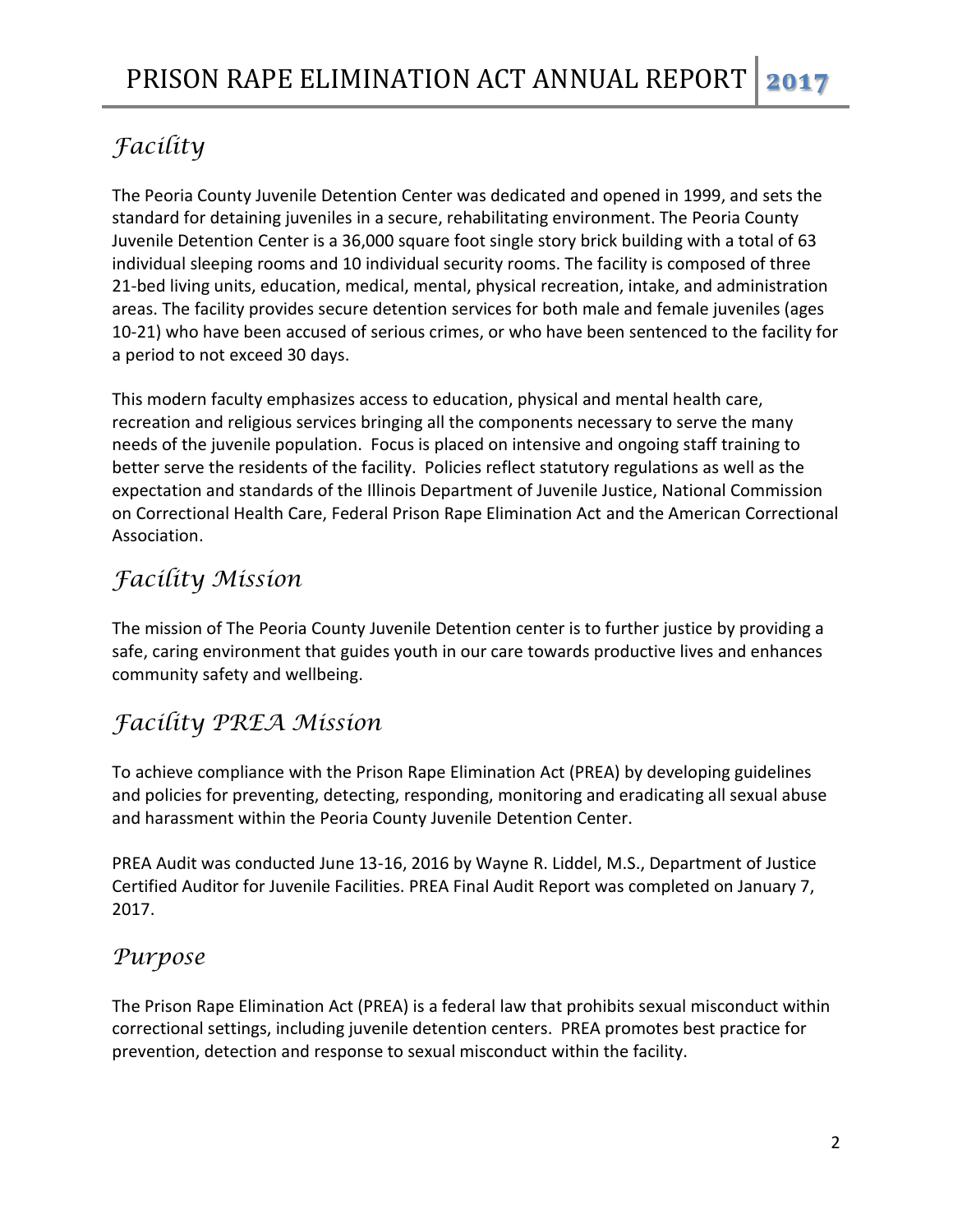The Prison Rape Elimination Act (PREA) requires that our facility collects and analyzes data… "in order to assess and improve the effectiveness of its sexual abuse prevention, detection, and response policies, practices and training." (Standard 115.388)

This report is completed in order to identify problem areas in order to take corrective action, compare data with proceeding years and to assess our facility's progress in addressing sexual misconduct. (Standard 115.388)

This report is intended to provide information for calendar year 2017.

### *Facility Achievements in 2017*

- Received PREA Final Audit Report on January 7, 2017.
- The PCJDC continues to contract with The Center for Prevention of Abuse to provide residents with access to outside victim advocates to make a third-party report and/or receive emotional support services.
- Continued training for all staff, volunteers, contractors, medical and mental health staff on the facilities policy and procedures related to PREA to meet the Federal PREA standards.
- Ensured all residents complete a Vulnerability Screening Assessment at intake.
- Ensured all residents received PREA Orientation.
- Maintained our revised facility strip search policy to eliminate indiscriminate strip searches.
- Maintained our revised facility supervision policy to ensure the PDJDC staff supervision for all residents at courthouse.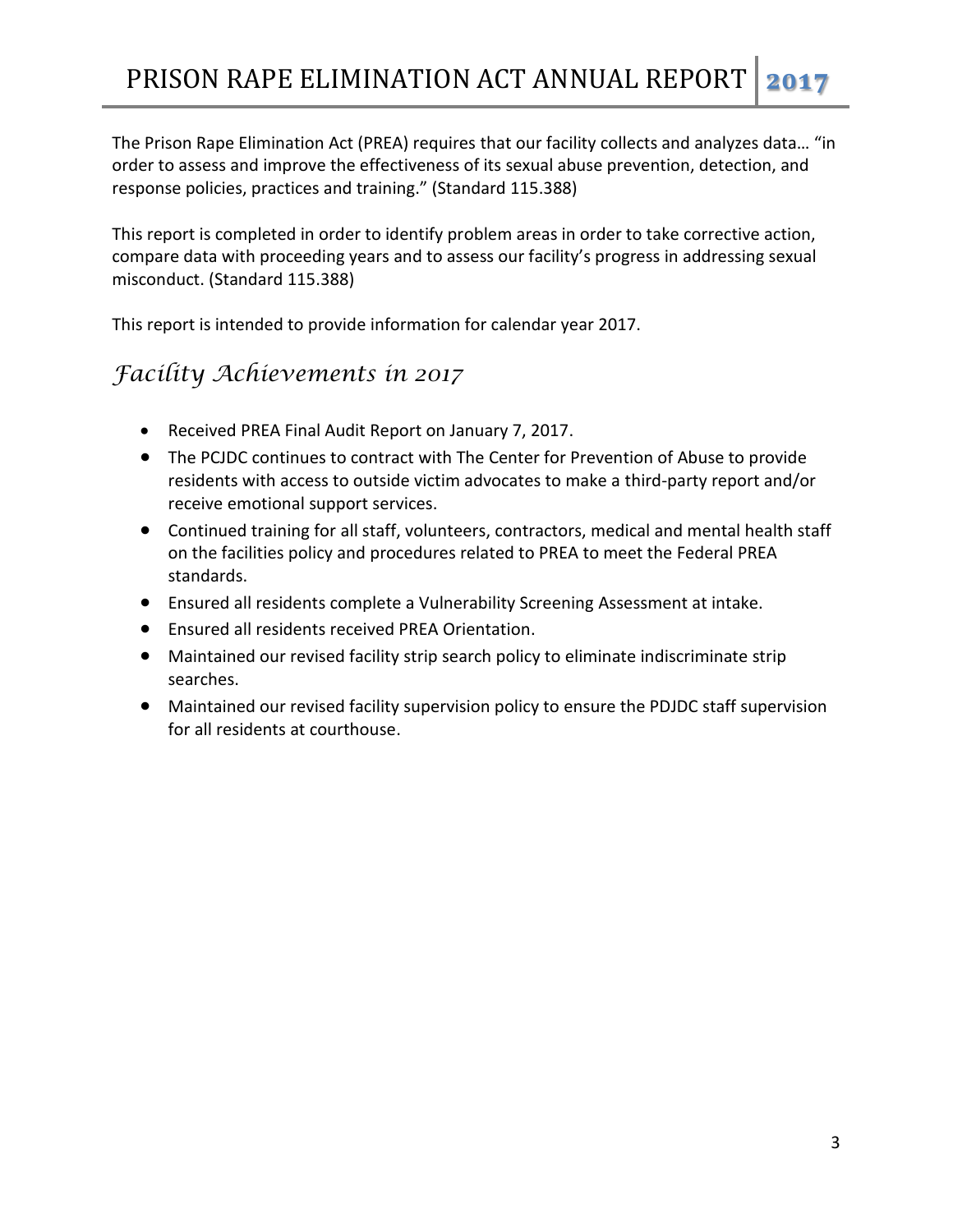# *2017 Facility Sexual Abuse Data*

| <b>PCJDC Investigative Outcome</b>   |               |                 |           |         |  |  |
|--------------------------------------|---------------|-----------------|-----------|---------|--|--|
| Category                             | Substantiated | Unsubstantiated | Unfounded | Pending |  |  |
| Resident-Resident Sexual Abuse       |               |                 |           |         |  |  |
| Staff-Resident Sexual Abuse          |               |                 |           |         |  |  |
| Resident-Resident Sexual Harrassment |               |                 |           |         |  |  |
| Staff-Resident Sexual Harrassment    |               |                 |           |         |  |  |
| Total                                |               |                 |           |         |  |  |

Agency Overview for 2016 for Comparison

| <b>PCJDC Investigative Outcome</b>   |               |                 |           |         |  |  |
|--------------------------------------|---------------|-----------------|-----------|---------|--|--|
| Category                             | Substantiated | Unsubstantiated | Unfounded | Pending |  |  |
| Resident-Resident Sexual Abuse       |               |                 |           |         |  |  |
| Staff-Resident Sexual Abuse          |               |                 |           |         |  |  |
| Resident-Resident Sexual Harrassment |               |                 |           |         |  |  |
| Staff-Resident Sexual Harrassment    |               |                 |           |         |  |  |
| Total                                |               |                 |           |         |  |  |

# *Comparison of Investigative Outcomes Between Years 2016 and 2017*

PREA investigative outcomes have remained stable from 2016 to 2017. It is probable that this can be attributed to the facilities continuous educational efforts for residents, staff, contractors and volunteers. In addition, contributing factors could also include the facilities investigative techniques, training and strict adherence to the definitions established under the PREA standards.

### *Corrective Actions*

In 2016, the facility had one (1) substantiated, three (3) unsubstantiated, and one (1) unfounded reports of sexual abuse. Corrective actions were made in 2016 to further our efforts in prevention and detection.

- Additional Cameras were added in six locations including the laundry room and kitchen.
- The Compliance Coordinator position was upgraded to a management position with direct reporting responsibility to the Superintendent.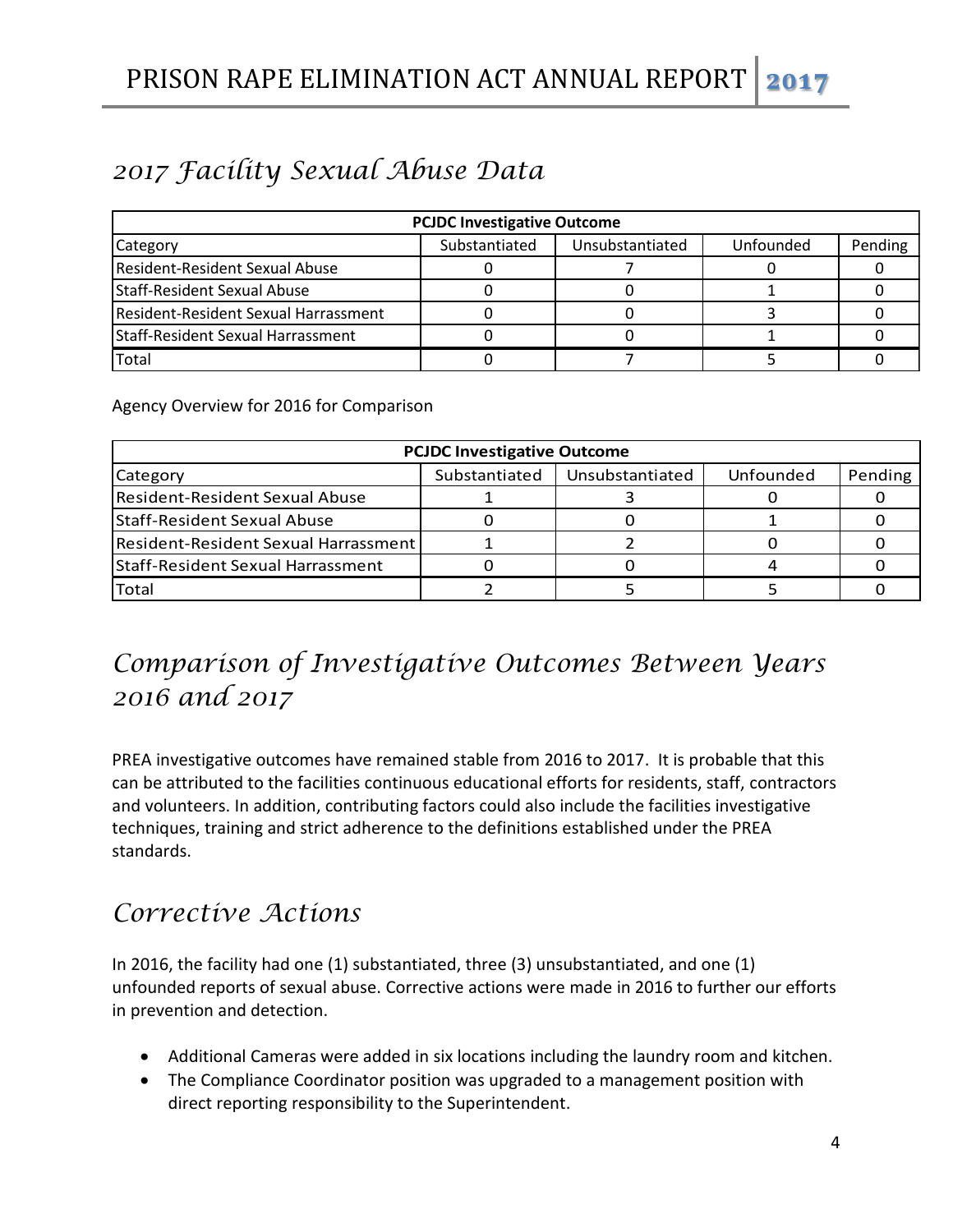- A Memorandum of Understanding was signed between the Union and Superintendent dated 8-8-16 to meet standard 115.366: Preservation of ability to protect residents from contact with abusers.
- The number unannounced rounds were increased on the overnight shift.

The following corrective actions are recommended for progress in preventing and addressing sexual abuse:

- Increase the number of direct care staff to meet the 1:8 staff to resident ratio during waking hours and 1:16 during sleeping hours.
- Further training for all Transport Officers.

In 2017, the facility had zero (0) substantiated, seven (7) unsubstantiated and one (1) unfounded reports of sexual abuse. Corrective actions were made in 2017 to further our efforts in prevention and detection.

- Increased FTE from 51.5 to 56.
- A Lead Assistant Superintendent position was created as Senior Management.
- Increased the number of direct care staff to meet the 1:8 staff to resident ratio during waking hours.
- Increased training hours for Transport Officers
- All contactors receive and review a PREA pamphlet. Contractors sign off that they understand the facilities position and their roles within PREA.
- PREA pamphlets are given to all professional and personal visitor

The following corrective actions are recommended for progress in preventing and addressing sexual abuse:

• Increase the number of direct care staff to meet the 1:16 staff to resident ratios during sleeping hours. Staffing plan will be reviewed.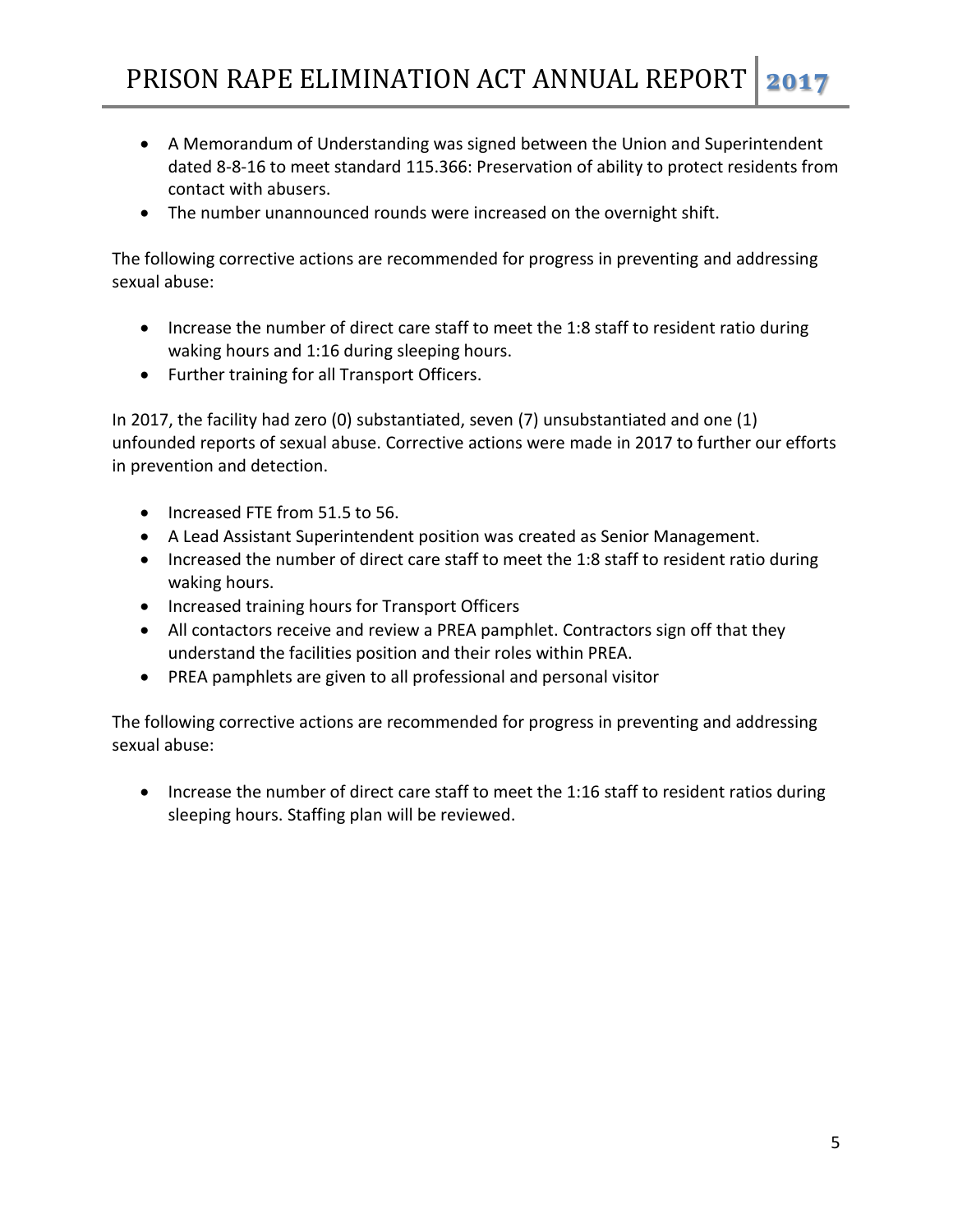## *Definitions*

#### Resident-on-Resident Sexual Abuse:

Sexual abuse of an inmate, detainee, or resident by another inmate, detainee, or resident includes any of the following acts, if the victim does not consent, is coerced into such act by overt or implied threats of violence, or is unable to consent or refuse:

(1)Contact between the penis and the vulva or the penis and the anus, including penetration, however slight;

(2) Contact between the mouth and the penis, vulva, or anus;

(3) Penetration of the anal or genital opening of another person, however slight, by a hand, finger, object, or other instrument; and

(4) Any other intentional touching, either directly or through the clothing, of the genitalia, anus, groin, breast, inner thigh, or the buttocks of another person, excluding contact incidental to a physical altercation

#### Staff-on-Resident Sexual Abuse:

Sexual abuse of a resident by a staff member, contractor, or volunteer includes any of the following acts, with or without consent of the inmate, detainee, or resident:

(1)Contact between the penis and the vulva or the penis and the anus, including penetration, however slight;

(2)Contact between the mouth and the penis, vulva, or anus;

(3)Contact between the mouth and any body part where the staff member, contractor, or volunteer has the intent to abuse, arouse, or gratify sexual desire;

(4)Penetration of the anal or genital opening, however slight, by a hand, finger, object, or other instrument, that is unrelated to official duties or where the staff member, contractor, or volunteer has the intent to abuse, arouse, or gratify sexual desire;

(5)Any other intentional contact, either directly or through the clothing, of or with the genitalia, anus, groin, breast, inner thigh, or the buttocks, that is unrelated to official duties or where the staff member, contractor, or volunteer has the intent to abuse, arouse, or gratify sexual desire;

(6)Any attempt, threat, or request by a staff member, contractor, or volunteer to engage in the activities described in paragraphs (5) of this section;

(7)Any display by a staff member, contractor, or volunteer of his or her uncovered genitalia, buttocks, or breast in the presence of an inmate, detainee, or resident, and (8)Voyeurism by a staff member, contractor, or volunteer.

-Voyeurism Defined as: an invasion of privacy of a resident unrelated to official duties, such as peering at a resident using a toilet or requiring a resident to expose their genitals.